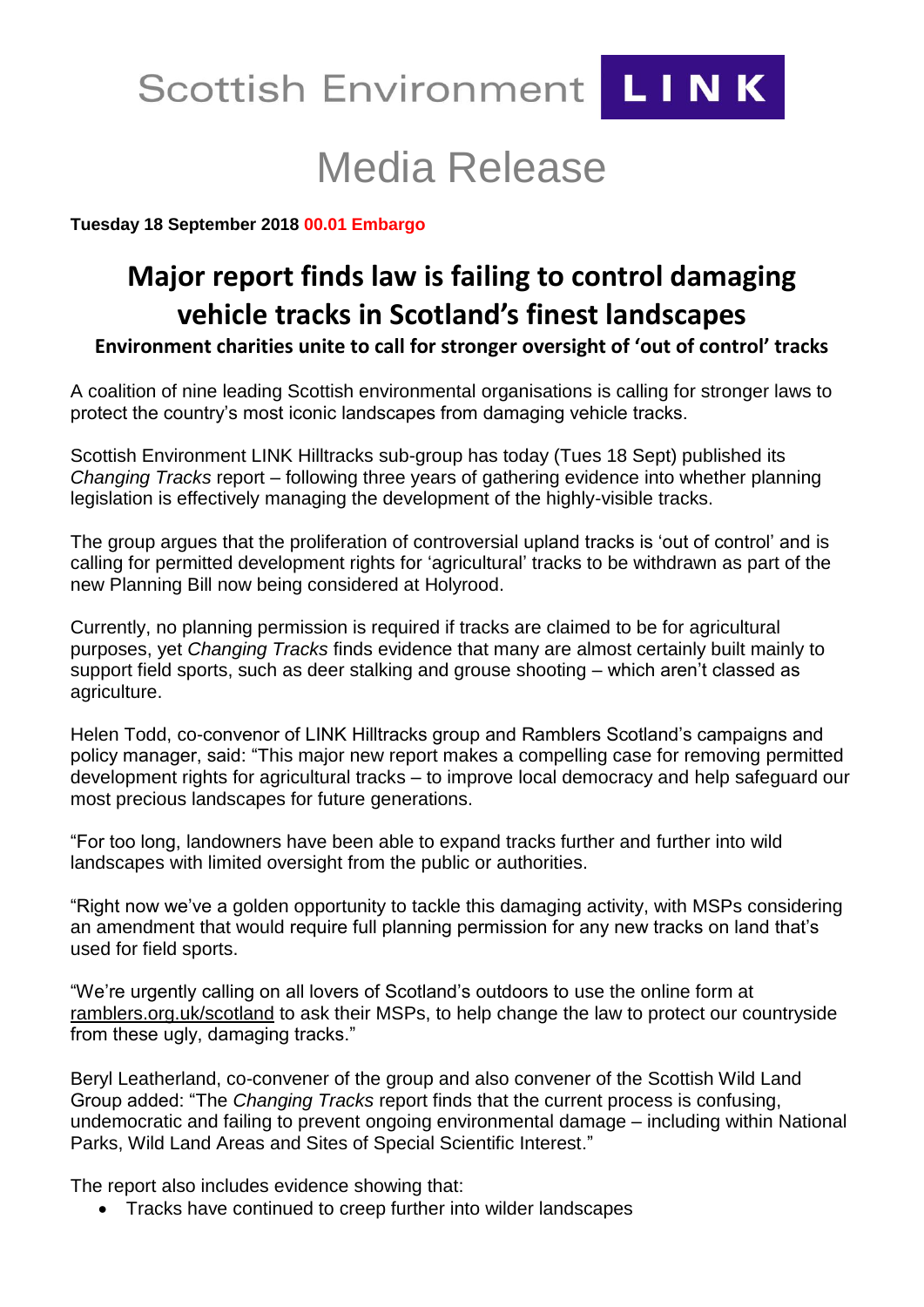Media Release



- Permitted development rights can lead to badly-sited and designed tracks, with poor construction techniques, causing a range of adverse environmental impacts
- Some vehicle tracks have been built over the top of existing narrow, low-impact trails, including important historical routes and traditional stalkers' paths.
- Members of the public have little chance to engage with the planning process, despite this being a key focus area for the Scottish Government.

After decades of campaigning from environment and recreation bodies, the Scottish Government launched a new system in 2014 requiring landowners to tell authorities before building agricultural and forestry tracks – but generally full planning permission is not required.

Scottish Environmental LINK's Hilltracks group includes Ramblers Scotland, RSPB Scotland, National Trust for Scotland, Scottish Wild Land Group, Association for the Protection of Rural Scotland, Badenoch and Strathspey Conservation Group, Cairngorms Campaign, North East Mountain Trust, Scottish Campaign for National Parks and Scottish Wild Land Group.

The publication of *Changing Tracks* coincides with Green MSP Andy Wightman proposing an amendment to the new Planning Bill which would prevent vehicle tracks being built without planning permission on land used for field sports, and also would require full permission for any tracks in national parks, sites of special scientific interest or historic battlefields.

*Changing Tracks* found that while forestry track proposals would benefit from much closer scrutiny, there was not conclusive evidence to show that removing permitted development rights alone would be worthwhile. It recommends further study of forestry tracks in future.

## **Contact details**

For further information please contact Ramblers Scotland communications officer Danny Carden on 07557 527607 / [danny.carden@ramblers.org.uk.](mailto:danny.carden@ramblers.org.uk) Alternatively, you can contact Beryl Leatherland on 07762087244 / [admin@swlg.org.uk.](mailto:admin@swlg.org.uk)

### **Editors' Notes**

\*\*There are hilltracks pictures and examples in an attachment to this press release.

Cairngorms National Park Authority last year included a presumption against any new hill tracks in open moorland in its Partnership Plan, signed off by the Scottish Government.

For more information on hilltracks, go to [www.ramblers.org.uk/scotland](http://www.ramblers.org.uk/scotland) and [www.swlg.org.uk/hill-tracks](http://www.swlg.org.uk/hill-tracks)

Andy Wightman MSP's amendment is number 165, on [this list.](http://www.parliament.scot/Planning%20(Scotland)%20Bill/SPBill23MLS052018.pdf)

Scottish Environment LINK is the forum for Scotland's voluntary environment community, with over 35 member bodies representing a broad spectrum of environmental interests with the common goal of contributing to a more environmentally sustainable society.

LINK is a Scottish Charity (SC000296) and a Scottish Company Limited by guarantee (SC250899). LINK is core funded by Membership Subscriptions and by grants from Scottish Natural Heritage, Scottish Government and Charitable Trusts.

### [www.scotlink.org/workareas/hill-tracks/](http://www.scotlink.org/workareas/hill-tracks/)

LINK is a Scottish Charity (SC000296) and a Scottish Company Limited by guarantee (SC250899). LINK is core funded by Membership Subscriptions and by grants from Scottish Natural Heritage, Scottish Government and Charitable Trusts.

Registered office: 13 Marshall Place, Perth PH2 8AH, T. 01738 630804 email information@scotlink.org Parliamentary office: Dolphin House, Hunter Square, Edinburgh, EH1 1QW, T 0131 225 4345 advocacy@scotlink.org